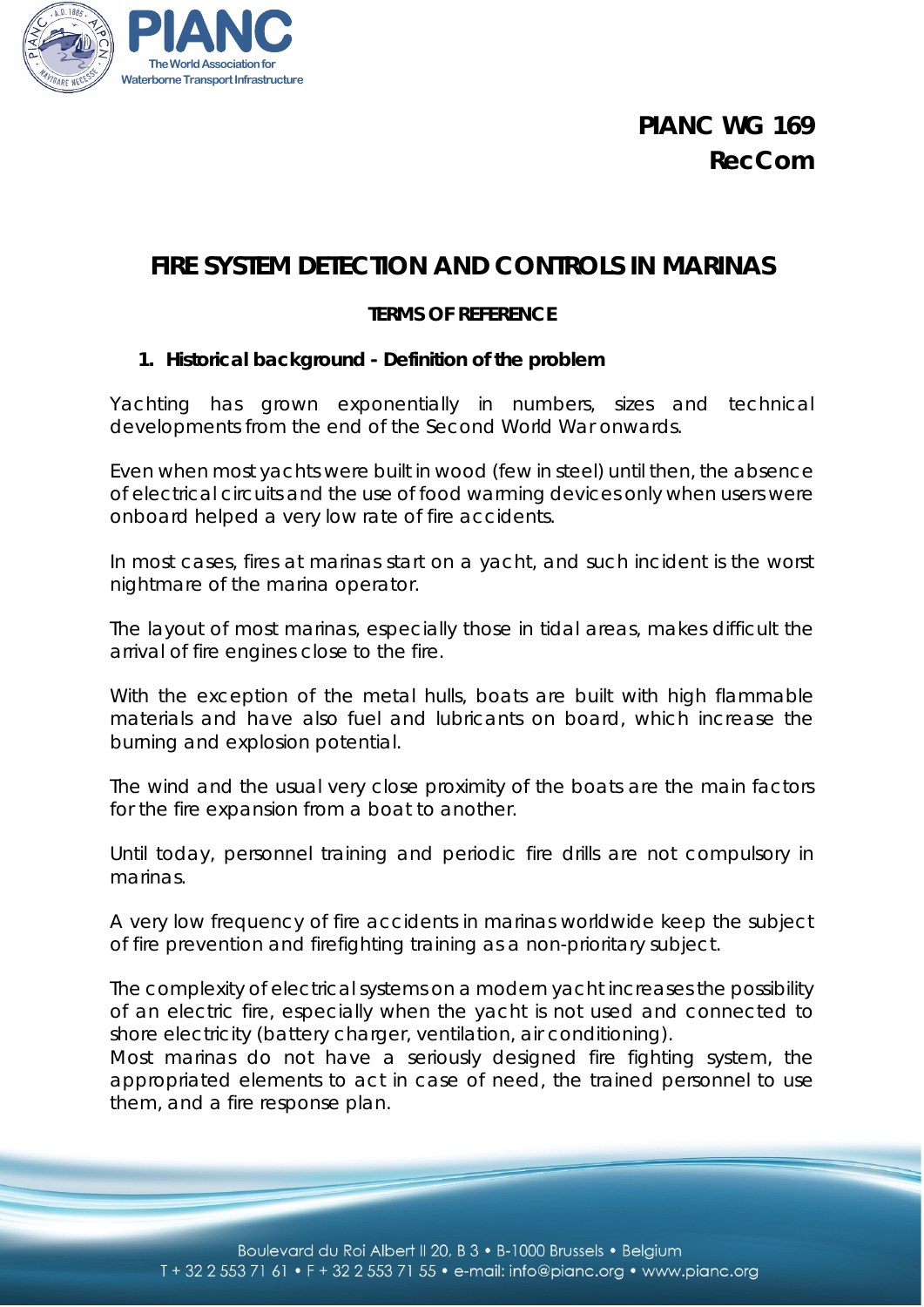## **2. Objectives**

To learn the causes of marina fires, the way of detecting them, dealing with the fire, and establish marina planning and design criteria and procedures that would increase the possibility of safe and quick fire extinction and minimization of losses.

## **3. Earlier reports to be reviewed**

[Planning of fishing ports](http://www.pianc.org/edits/articleshop.php?id=2000181) PTC2 report of WG 18 – 1998

[Guidance on facility and management specification for marine yacht](http://www.pianc.org/edits/articleshop.php?id=3000051)  [harbours and inland waterway marinas with respect to user requirements.](http://www.pianc.org/edits/articleshop.php?id=3000051) Report of WG 05 of the commission for SPN - 1991

[Dry berthing of pleasure boats either for maintenance or complementary to](http://www.pianc.org/edits/articleshop.php?id=3000031)  [wet berthing - both the technical and financial aspects.](http://www.pianc.org/edits/articleshop.php?id=3000031) Third international commission for sport and pleasure navigation – 1980

[Standards for the construction, equipment and operation of yacht harbours](http://www.pianc.org/edits/articleshop.php?id=3000021)  [and marinas, with special reference to the environment](http://www.pianc.org/edits/articleshop.php?id=3000021) International commission for sport and pleasure navigation – 1979

Follow a list of references.

## **4. Scope**

Matters that will be investigated are: causes of the fire, personal injuries, material losses, meteorological conditions that can affect fires, accessibility to the areas interested, local firefighting logistics, external firefighting logistics, actions by marina personnel, actions by external help (Fire brigade, auxiliary boats), coordination.

After that the method approach should be:

- o Create a matrix of main variables on historical fires.
- o Analyse matrix to detect repetition patterns.
- o Study available literature on fire detection, prevention and control.
- o Interview available operators with experience in marina fires.
- o Interview fire brigade operators in harbors with marina facilities.
- o Propose the final draft of a code of practice.

Some case-studies will be considered and between these:

- Por Vell, Barcelona, February 2008
- Marina Botafoch, Ibiza, December 2005
- Bellingham Marina, WA March 2013
- Edmonds Marina, Seattle WA, February 1990
- Autoprotection & Fire plan, Moll Vell, Mallorca 2011

## **5. Intended product**

The Working Group will prepare a code of best practice for marina planning and design under the firefighting point of view, implementation of installations, procedures and training regarding fire prevention, detection and control when operating a marina.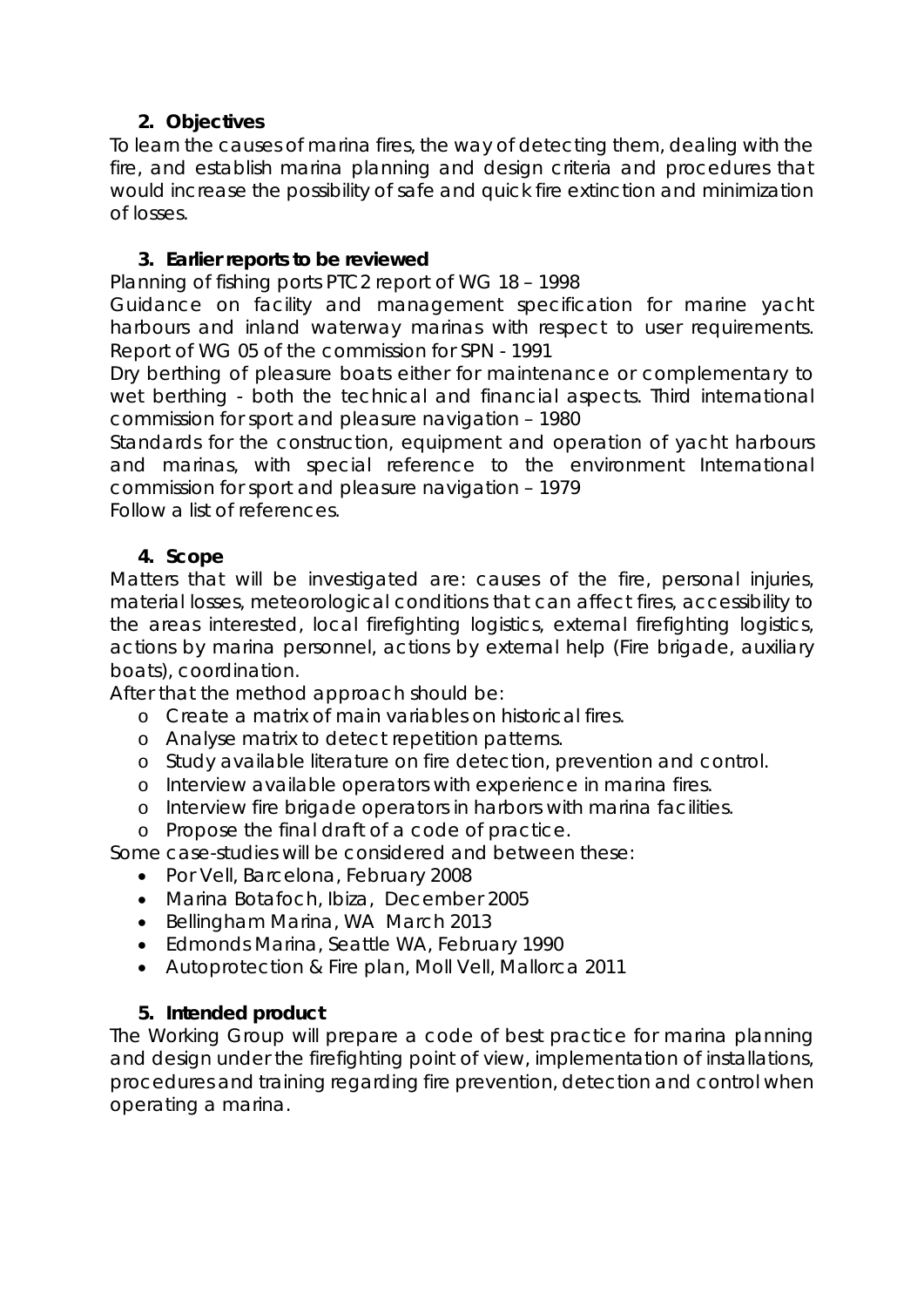#### **6. Working Group Membership**

Fire-fighting experts in any role involved. Marina managers/directors. Marina designers. Boats designers and constructors. Emergency response training experts. Fire-fighting systems designers and operators. Safety technicians (procedures/assessment). Firemen.

#### **7. Relevance to countries in transition**

The code of practice can be very useful for the growing marina market in countries in transition with the aim of contrasting substandard and unsafe practices for the final users. The report should stipulate the basic issues and at the same time be simple enough to be easily adapted and give advice to the local legislations.

#### **8. Climate Change**

As result of the preliminary approach for preparing the TOR, it seems reasonable to consider that climate change does not affect this topic.